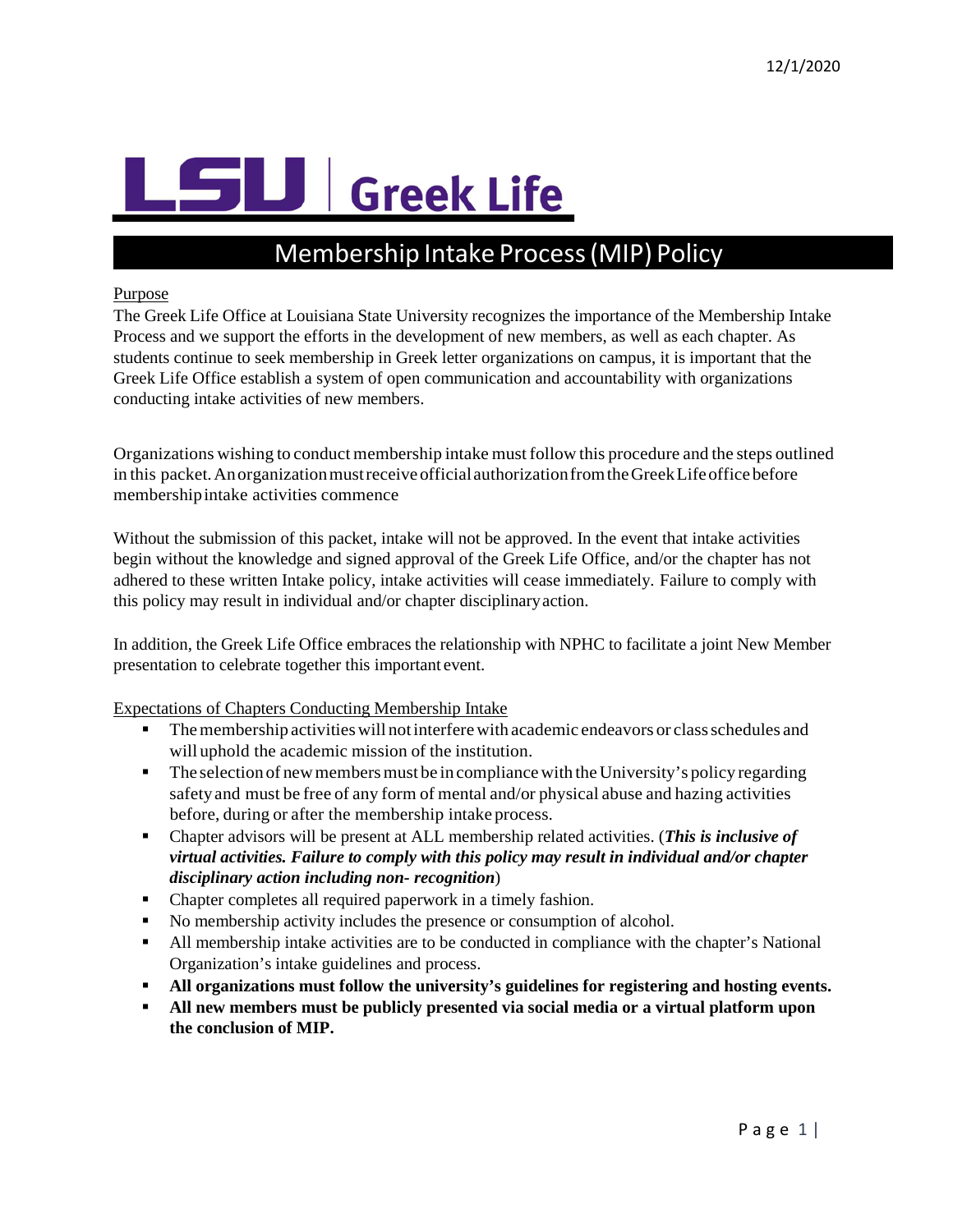# Important Dates

# **Spring 2021 Important Dates**

# **NPHC Intake Certification Training – August 30, 2020 (Annual Training)**

• Organizations that plan to conduct Membership Intake must complete this mandatory intake certification at minimum **ONCE each year**. This training will cover the intake process in-depth as well as chapter resources. Chapter Presidents, Intake Chairs, and a Chapter Advisor must attend.

## **Greek Code - Wednesday, January 13, 2021**

All students interested in being considered for membership Intake in one of the active NPHC organizations are *encouraged* to attend Fall Greek Code and/or Spring Greek Code as a prerequisite to participating in membership intake programs.

All active NPHC chapters are required to participate in the facilitation of this event.

## Steps to be completed by chapters

\*Please note all deadlines that apply to each step, each form referenced can be found in the forms section of this MIP policy packet\*

- Step 1. NPHC Intake Certification Training
	- Organizations that plan to conduct Membership Intake must complete this mandatory intake certification **ONCE each academic year**. This training will cover the intake process in-depth as well as chapter resources. Chapter Presidents, Intake Chairs, and a Chapter Advisor must attend.
- Step 2. Letter of Intent Friday, February 19, 2020
	- Submit a *letter of intent*. This letter should outline the organization's intention to acquire approval from the appropriate representative of your National Organization to conduct an informational meeting, rush, or conduct an intake process. Must also include the signature of the President and at least one Advisor.

# Step 3.Interest Meeting/Rush (etc.) – **Thursday, January 14, 2021- Friday, February 19, 2021**

- Informational Meeting, Interest meeting, etc. may only take place during the time period listed above
- Email notification of Information meeting, Interest meeting, etc. date, time and location must be submitted to Greek Life 24 hours prior to meeting for approval.
- **ALL attendees must receive a copy of the Louisiana State University hazing policy and consent to release non-public information to the organization which they seeking membership by signing the MIP Interest meeting Sign in Form. Thisform should be returned to the Greek Life Office within 48 hours of the aforementioned meeting. Interest meetings that are being held virtually may email the policy and submit an excel sheet to verify attendance and grade release upon verbal confirmation of each interested member. Please read the details of the Sign in Form so that all attendees are aware of the content.**

Step 4. Virtual Intake Meeting – **Wednesday, February 24, 2021**

**•** Organizations that plan to conduct Membership Intake and have completed the previous steps are required to meet with the NPHC Advisor or their designee. This meeting should include the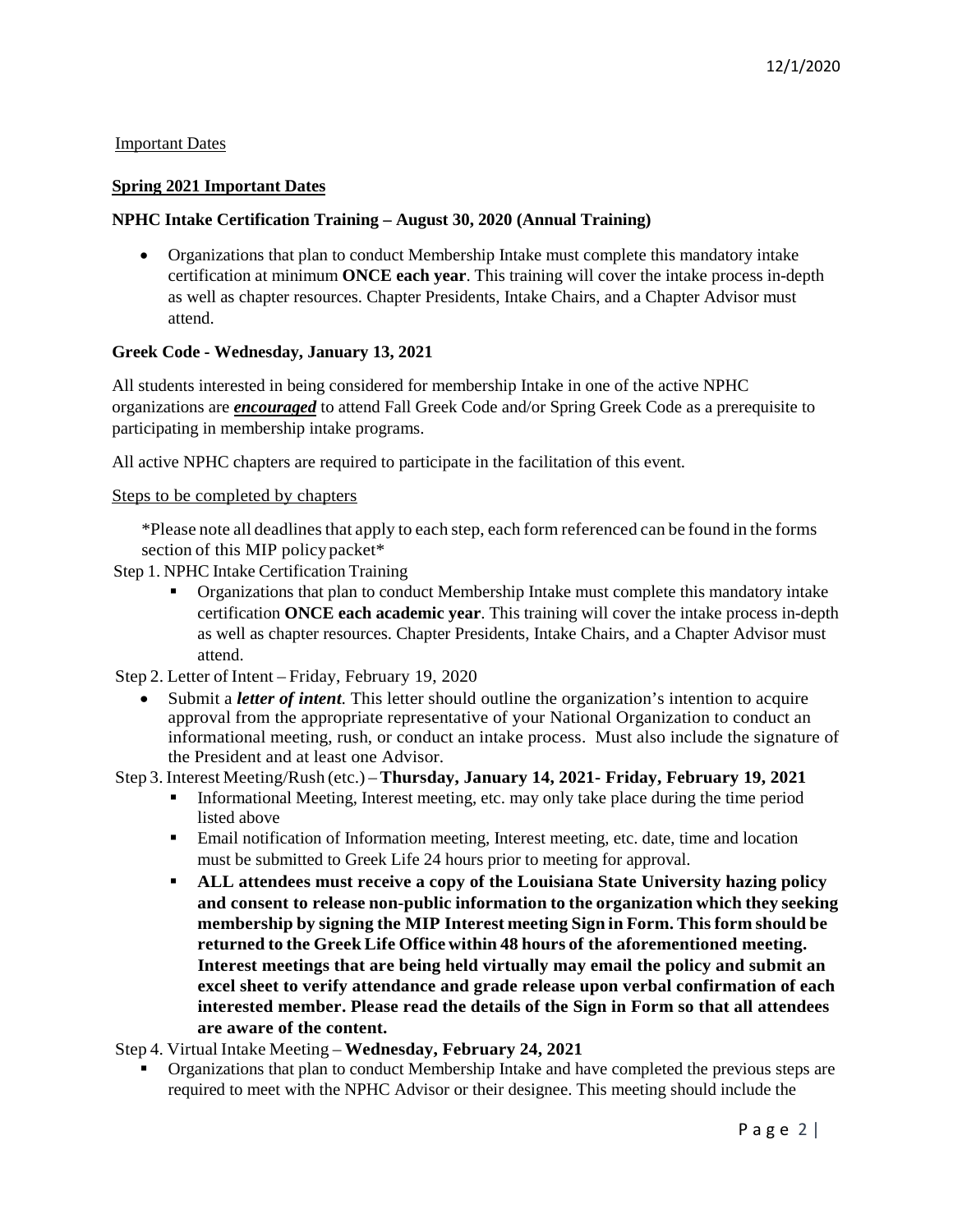President, Intake/New Membership Chairperson and Chapter Intake Advisor. During this meeting, the organization should be prepared to **submit 1) Official Documentation from the National organization approving Membership Intake 2) Official copy of candidates submitted by chapter to the national organization 3) MIP Notification Form and 4) the New member education plan**. When special circumstances or opportunities arise after the deadline for the use of an off-campus facility, special consideration may be afforded to the organization's written request. Any off-campus membership intake related activities, i.e. community service programs, must be submitted and approved by the Assistant Director of Greek Life/NPHC Advisor and/or the Director of Greek Life. **This meeting must be scheduled and held no later than Wednesday, February 24, 2021**

# *ALL MEMBERSHIP INTAKE ACTIVITIES MUST BEGIN BY – March 1, 2021*

# Step 5. **Assistant Director/NPHC Advisor will virtually attend the first official intake meeting/educational session with selected members- By March 1, 2021**

Upon the selection of new members, organizations must invite the Assistant Director/NPHC Advisor to the FIRST official intake meeting/educational session with the selected newmembers.Atthismeeting academic expectations and hazing policies will be discussed in detail. As well as discussion of the NM presentation expectations and NM orientation. This meeting will need to be scheduled by the chapter intake chair with the Assistant Director/NPHC Advisor **no later than February 24, 2021 and occur by March 1, 2020.**

## Step 6. **ALL Membership Activities Must Cease – Thursday, April 8, 2021.**

- Allintake, pledging, and initiationmeetings, activities and ceremonies will will **cease on or before Thursday, April 8, 2021** to support the students' academic success. Realizing that some inter/national organizations require the first semester GPA in order to initiate and activities must take place during this time, an "exception letter" shall be submitted to the Greek Life Office no later than October 1 and February 1, each semester from the headquarters requesting an exemption.
- Step 7. New Member Presentation
	- ALL newly initiated members must visibly display organizational paraphernalia (i.e. shirts, hats, etc.) on by **Friday, April 9th**. **Organizations may host an in-person or virtual New Member Presentations that follow the University's Covid-19 safety guidelines for events and activities. In the event, that circumstances allow NPHC to host a New Member Presentation**
- Step 8. New Member Orientation **Monday, April 12, 2021; 5:00 PM**
	- **All** new members are required to attend The New Member Orientation. **It isthe chapter's responsibility to inform the new members of this date**.

## Step 9.Communication

 The Greek Life Office expects the line of communication to stay open for the duration of the Membership Intake Process. Should timelines change, it is an expectation that all changes are communicated with the NPHC Advisor or designated member of the Greek Life staff immediately.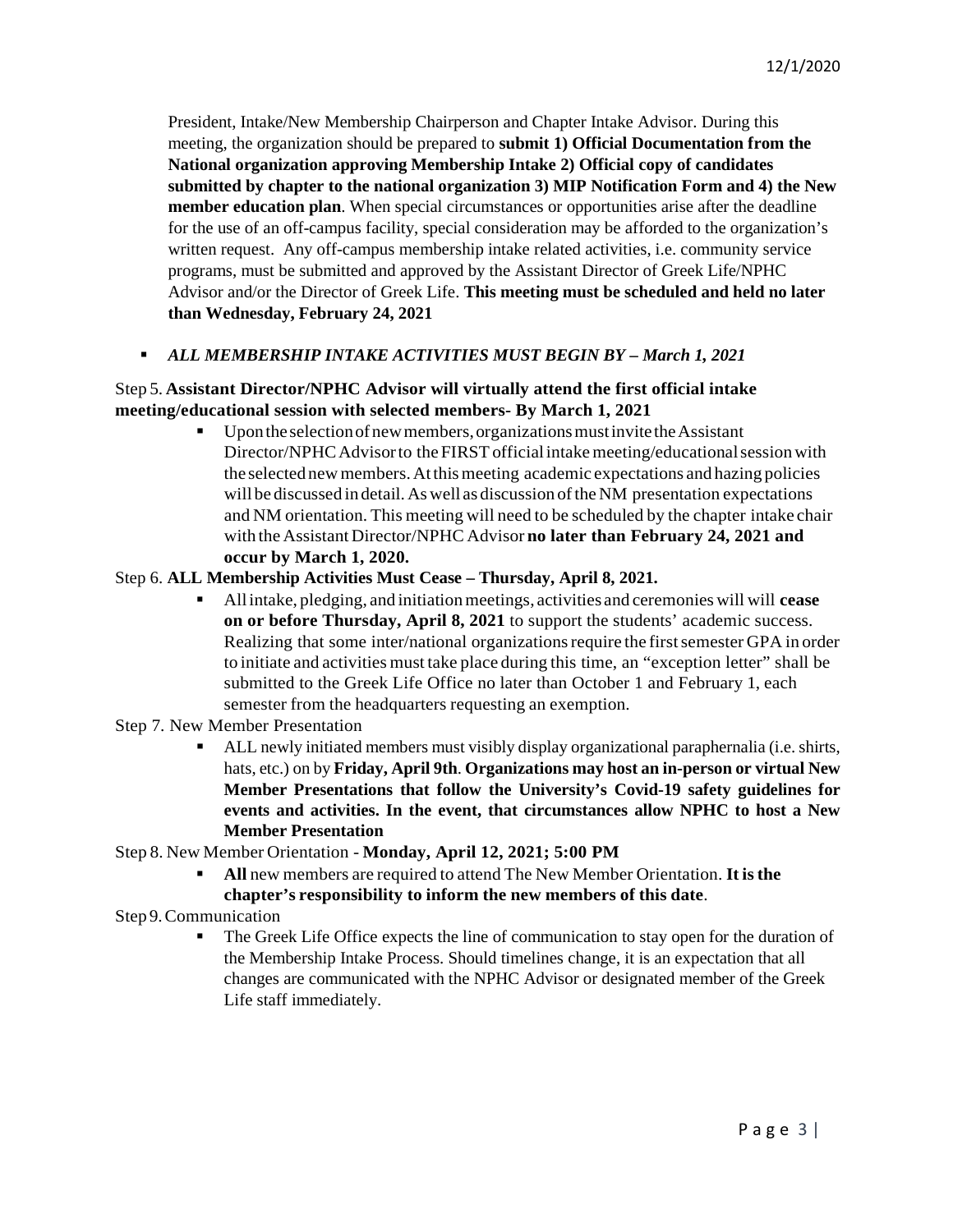# Membership Intake Process (MIP) Letter of Intent

[Your Name] [Street Address] [City, St Zip] [Email Address]

[Today'sDate]

[Name of Recipient] [Title] LSU Greek Life 333LSUStudent Union BatonRouge,LA70803

Dear [Name of Recipient]:

The [insert chapter name here] of [insert organization name here] is submitting this letter with the intent to conduct intake at Louisiana State University during the [insert semester/year]. In moving forward, we acknowledge that approval is based on the following conditions:

- 1. That the chapter has submitted all required paperwork including the LSU Greek Life Hazing Compliance Statement and MIP New Member EducationPlan
- 2. That intake is approved by our national, regional and district entities in a timely fashion
- 3. That the paperwork submitted to LSU is done so in the time and manner outlined in the Membership Intake Packet and is approved by the university
- 4. That the chapter is in good standing with LSU Greek Life
- 5. The chapter understand and agrees to follow all university guidelines regarding safety and Covid-19.

We acknowledge that submission of this letter does not guarantee approval. Further, we agree to provide any changes to our intake process to the LSU Greek Life Office within 48 hours of such changes being made.

Sincerely (Sign here for letters sent by mail or fax) [Typed Name]

(Advisors sign here for letters sent by mail orfax) [Advisor'sTypedName]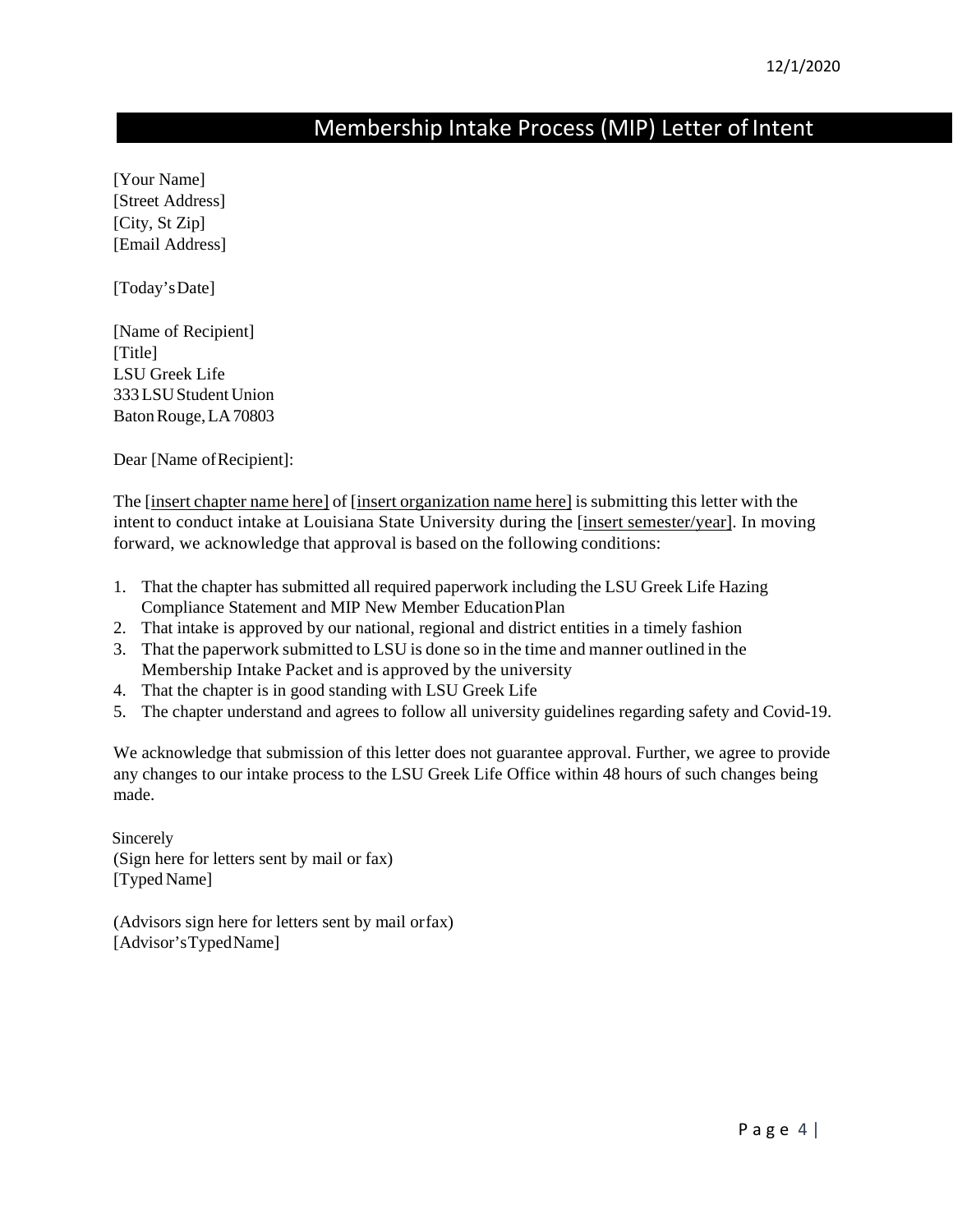| *DO NOT PRINT* Materials will be provided by NPHC Advisor    |                                                                                                                                                                                                                               |
|--------------------------------------------------------------|-------------------------------------------------------------------------------------------------------------------------------------------------------------------------------------------------------------------------------|
|                                                              |                                                                                                                                                                                                                               |
|                                                              |                                                                                                                                                                                                                               |
| Has membership intake been approved by the Graduate Chapter? |                                                                                                                                                                                                                               |
| Has membership intake been approved the National Office?     |                                                                                                                                                                                                                               |
|                                                              | If yes, who has approved the dates of membership intake for your chapter Nationally?                                                                                                                                          |
|                                                              |                                                                                                                                                                                                                               |
|                                                              | Email Phone Phone Phone Phone Phone Phone Phone Phone Phone Phone Phone Phone Phone Phone Phone Phone Phone Phone Phone Phone Phone Phone Phone Phone Phone Phone Phone Phone Phone Phone Phone Phone Phone Phone Phone Phone |
| Interest/Informational/Rush Meeting(s) will be held on       |                                                                                                                                                                                                                               |
| Selection will conclude on                                   |                                                                                                                                                                                                                               |
| Education of aspirants/Intake process begins on              |                                                                                                                                                                                                                               |
| Aspirants will be initiated on                               |                                                                                                                                                                                                                               |
| Chapter member responsible for intake                        |                                                                                                                                                                                                                               |
|                                                              |                                                                                                                                                                                                                               |
|                                                              | Email Phone Phone                                                                                                                                                                                                             |
| <b>Advisor Supervising Intake</b>                            |                                                                                                                                                                                                                               |
|                                                              |                                                                                                                                                                                                                               |
|                                                              | Email Phone Phone Phone                                                                                                                                                                                                       |
| <b>Graduate Chapter President</b>                            |                                                                                                                                                                                                                               |
|                                                              |                                                                                                                                                                                                                               |
|                                                              |                                                                                                                                                                                                                               |

The above information is accurate and correct to the best of my knowledge and I agree to abide by all Departmental, University, State, Regional and National policies.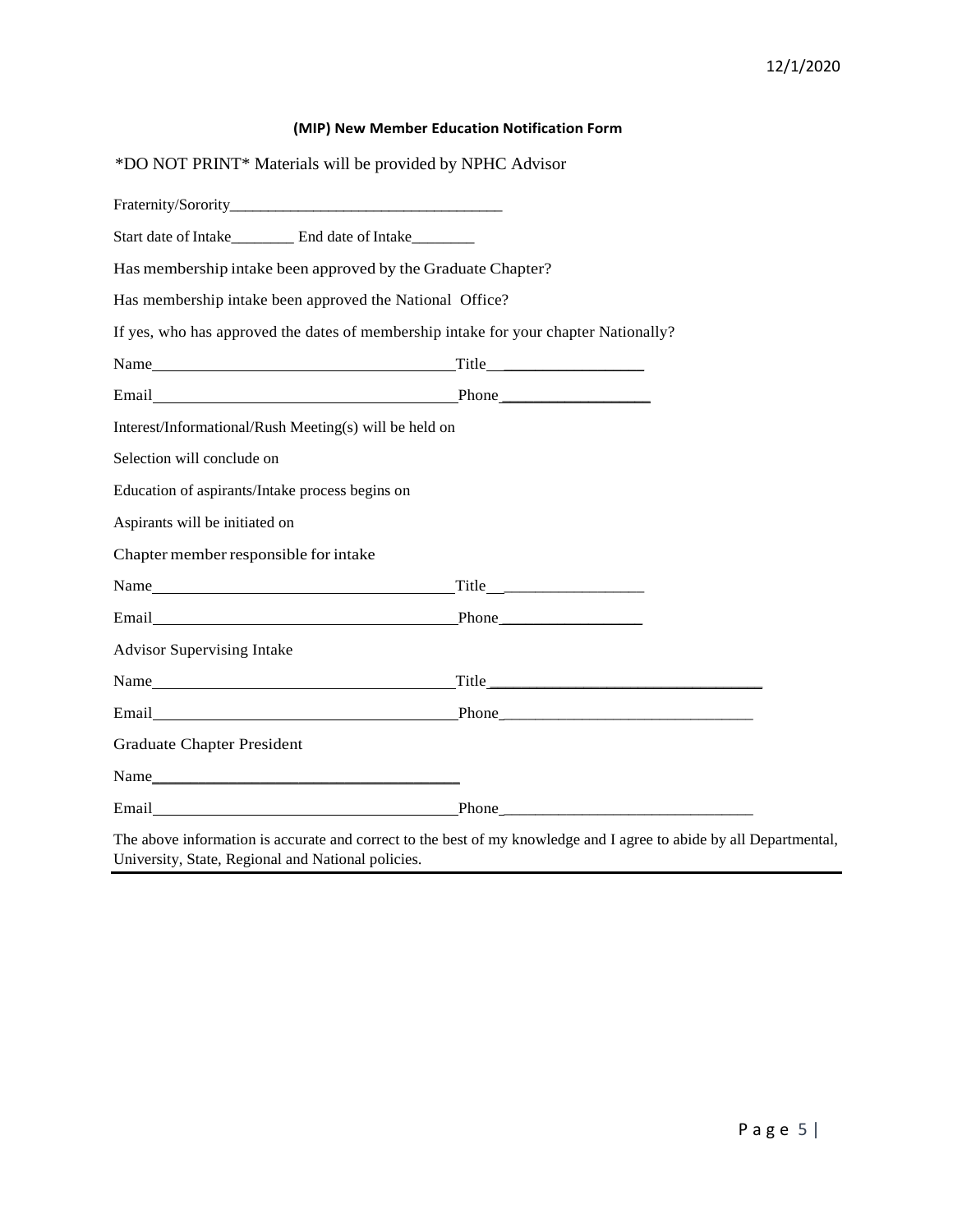# \*DO NOT PRINT\* Materials will be provided by NPHC Advisor

# **New Member Education Planning Form**

# **General Information:**

Fraternity/Sorority

Current Semester/Year

Person Completing Form

Position/Title

Phone Number

Email Address

Start Date of New Member Process

End of New Member Process

#### **New Member Educator Information**

Name

Phone Number

Email Address

## **Additional New Member Education Team Members**

Name

Phone Number

Email Address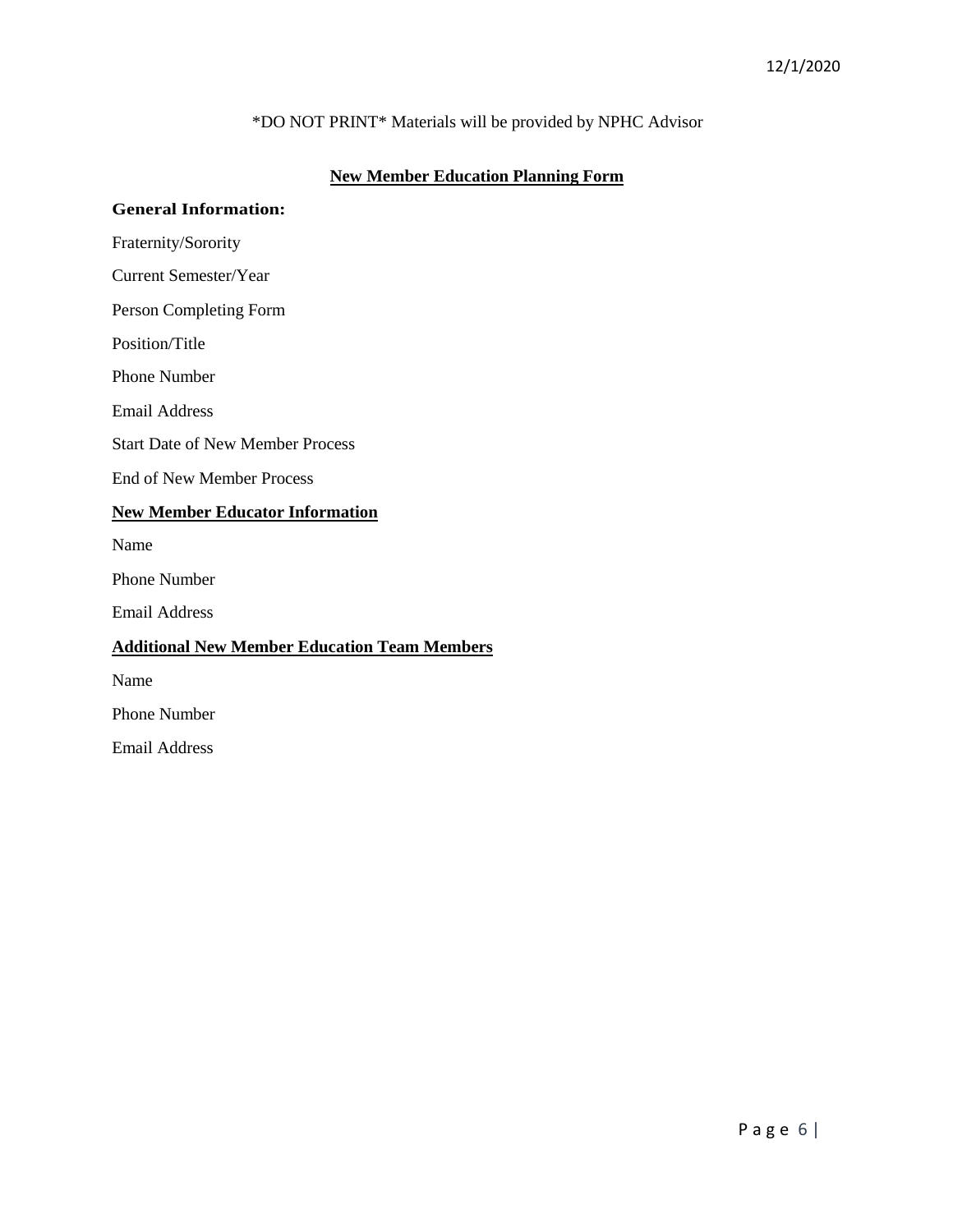## Initiation Requirements to be Achieved/Completed by New Members

Please enter all required information for each week of Intake. DO NOT PRINT. You will receive printed materials from NPHC Advisor

**Week One:** Day, Date, Event Name, Location, Start Time, End Time, Adviosr(s) Present, Decription & Outcome

**Week Two:** Day, Date, Event Name, Location, Start Time, End Time, Adviosr(s) Present, Decription & Outcome

**Week Three:** Day, Date, Event Name, Location, Start Time, End Time, Adviosr(s) Present, Decription & Outcome

**Week Four:** Day, Date, Event Name, Location, Start Time, End Time, Adviosr(s) Present, Decription & Outcome

**Week Five:** Day, Date, Event Name, Location, Start Time, End Time, Adviosr(s) Present, Decription & Outcome

**Week Six:** Day, Date, Event Name, Location, Start Time, End Time, Adviosr(s) Present, Decription & Outcome

**Week Seven:** Day, Date, Event Name, Location, Start Time, End Time, Adviosr(s) Present, Decription & Outcome

**Week Eight:** Day, Date, Event Name, Location, Start Time, End Time, Adviosr(s) Present, Decription & Outcome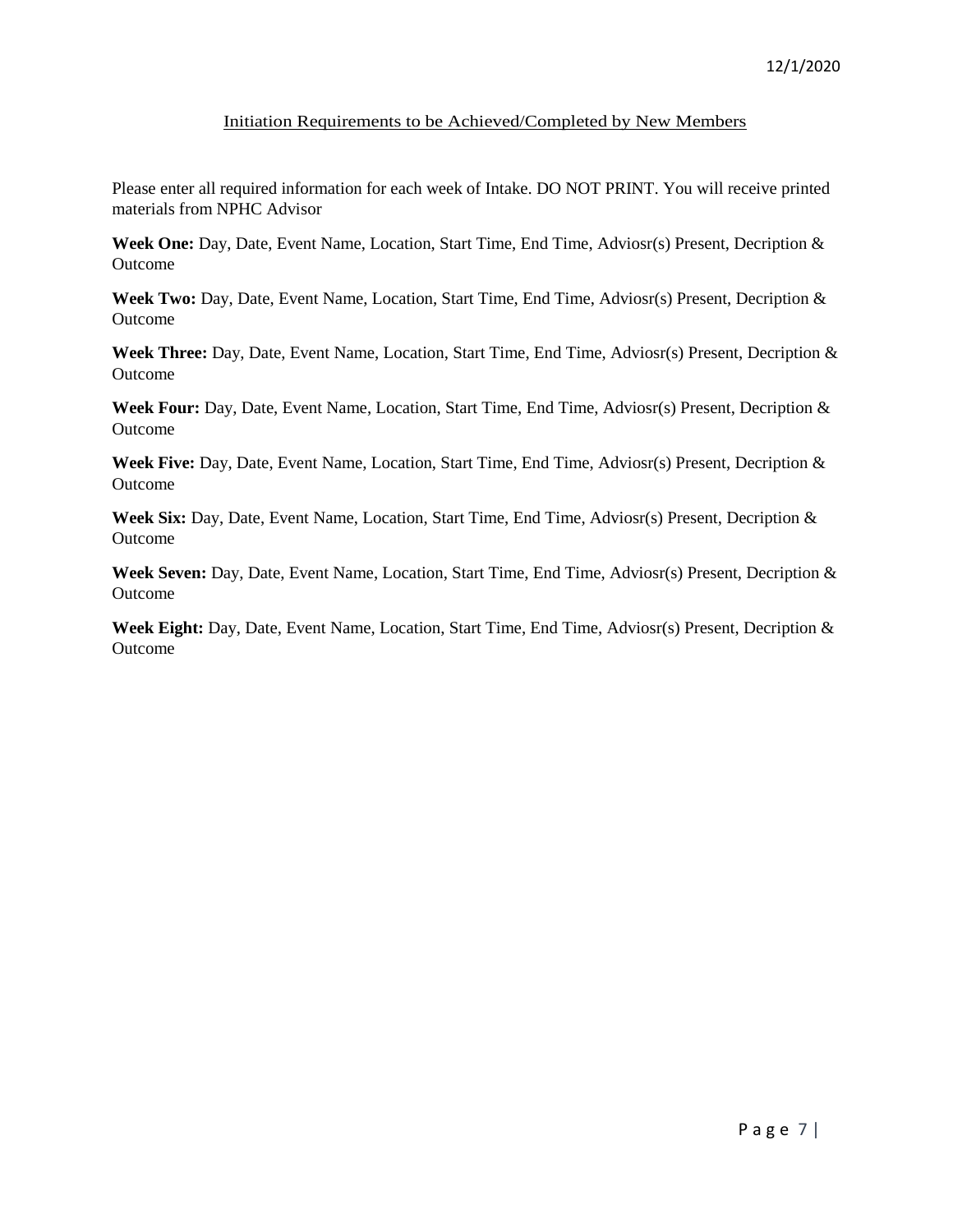# Membership Intake Process (MIP) Interest Form

Organization: Date: Date: Time:

Location:

Students who wish to participate in membership intake at Louisiana State University must meet the minimum academic qualifications of the chapter/organization for which they are seeking membership. The LSU Greek Life Office requires that applicants seeking membership must have a minimum 2.5 cumulative grade point average and 12 LSU Credit hours to be eligible.

requires that applicants seeking membership must have a minimum cumulative grade point average of on a 4.0 scale . \*NOTE: STUDENTS WHO MEET THE MINIMUM ACADEMIC QUALIFICATIONS ARE NOT GUARANTEED MEMBERSHIP INTO THE ORGANIZATION.

By signing this form, you are affirming that you: (a) have received a copy of the Louisiana State University hazing policy, and (b) consent to release Non-public information (your grade point average) to the organization for which you are seeking membership.

Signature: I wish to waive my rights granted to me by the Family Educational Rights and Privacy Act of 1974 and permit Louisiana State University to release academic information about me to my potential Sorority/Fraternity. I understand that this waiver will be in effect until I notify the Greek Life office that I no longer wish to allow such information to be released.

| <b>Printed Name</b> | <b>LSUID</b> | Phone | <b>Email Address</b> | Signature | Cum GPA |
|---------------------|--------------|-------|----------------------|-----------|---------|
|                     |              |       |                      |           |         |

\*DO NOT PRINT\* Materials will be provided by NPHC Advisor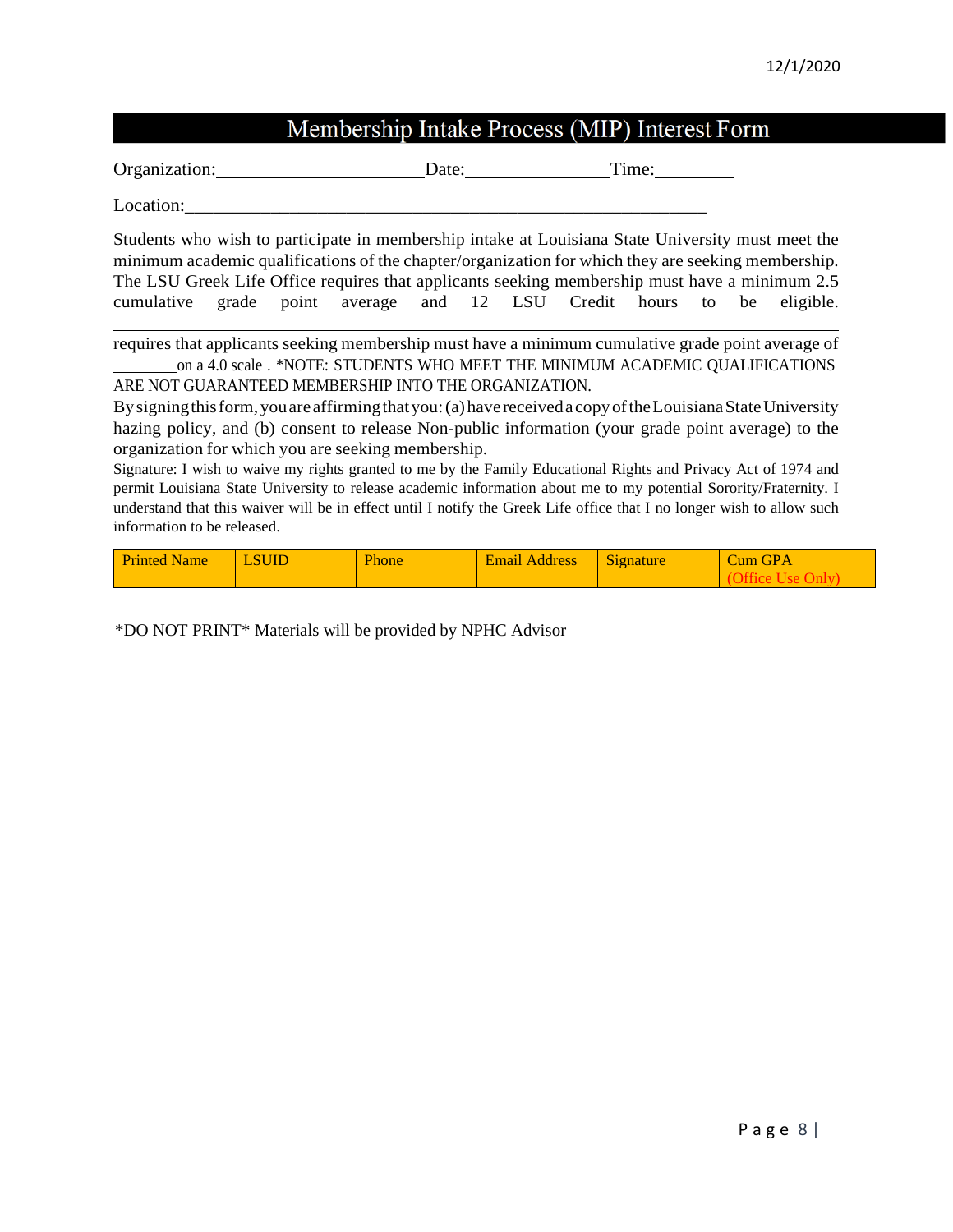# Membership Intake Process (MIP) Policy

# HAZING DEFINITION- LSU STUDENT CODE OF CONDUCT

Hazing means an act by an individual or a group that, as an explicit or implicit condition for initiation to, admission into, affiliation with, or continued membership in a group or organization, regardless of consent:

- 1. Endangers the physical health or safety of a person or would cause a reasonable person severe emotional distress;
- 2. Results in the destruction or removal of public or private property;
- 3. Involves the consumption of alcohol or drugs;
- 4. Involves the consumption of substances to excess or placement of substances on the body;
- 5. Involves sexual activity;
- 6. Involves violation of federal, state or local law or University policy; or
- 7. Disrupts the academic performance or class attendance of a person.

It is not a defense to a charge of hazing that:

- (i) The consent of the person had been obtained;
- (ii) The conduct or activity that resulted in the death or injury of a person was not part of an official organizational event or was not otherwise sanctioned or approved by the organization; or
- (iii) The conduct or activity that resulted in death or injury of the person was not done as a condition of membership to an organization.

The following is a non-exclusive list of examples of acts which, regardless of severity, constitute hazing:

- Physical brutality, such as whipping, beating, paddling, striking, branding, electronic shocking, placing of a harmful substance on the body, or similar activity;
- $\blacksquare$  Physical activities, such as sleep deprivation, exposure to the elements or extreme conditions, imprisonment, confinement, or calisthenics;
- **Consumption of food, liquid, or any other substance, including but not limited to** alcoholic beverages or drugs, that subjects the person to an unreasonable risk of harm or that may adversely affect the physical health or safety of the person;
- Placement of substances on the body of a person;
- Kidnapping or dropping a person off campus without return transportation;
- Activity that induces, causes, or requires an individual to perform a duty or task that involves the commission of a crime or an act of hazing.

Code of Conduct definition

 B. Coercive Behavior. An act by an individual or a group that, as an explicit or implicit condition for initiation to, admission into, affiliation with, or continued membership in a group or organization, regardless of consent, which tends to or which is intended to demean, disgrace, humiliate or degrade a Student, which includes but not limited to forced conduct that could result in extreme embarrassment, or other forced activity that could adversely affect the mental health or dignity of a Student. Examples of coercive behavior include, but are not limited to, line-ups, scavenger hunts and personal servitude.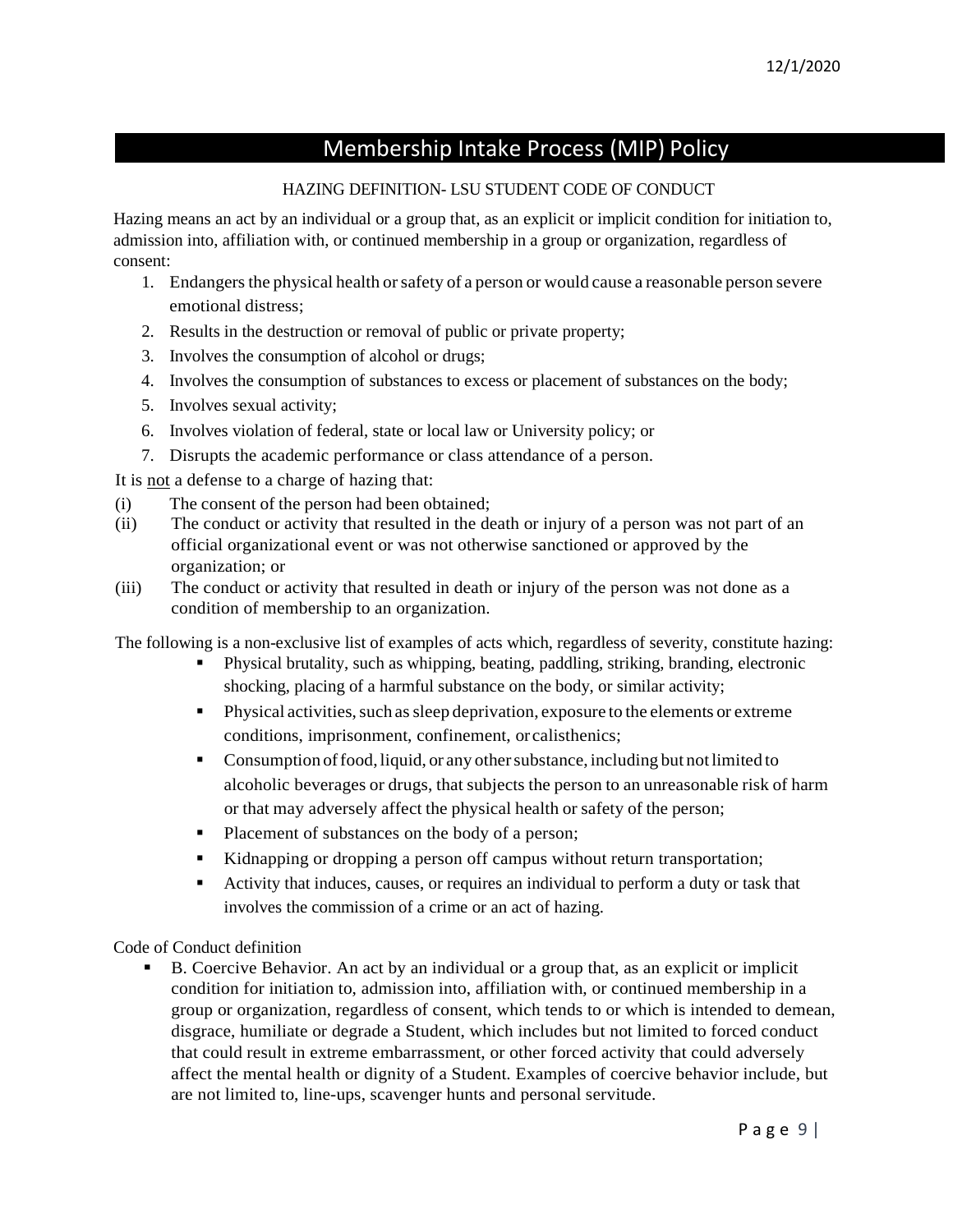

May 31, 2018. La. House Bills on Anti-Hazing Legislation and signed by Governor John Bel Edwards:

HB 270 protects identifying information of students that report violations of student codes of conduct.

HB 78, The Max Gruver Act, creates the crime of criminal hazing with offenders facing either a fine up to\$1,000, imprisonment up to six months or both; if the hazing results in serious bodily injury, death, or if the hazing involves forced alcohol consumption that results in a blood alcohol level of at least .30, offenders will face a fine up to \$10,000 and imprisonment up to five years. The bill also amends current hazing law to apply to any organization in an education institution and specifies what defines hazing.

HB 793 requires colleges and universities to provide annual hazing education and prevention training.

HB 446 requires that any person at the scene of an emergency where another person suffers serious bodily harm give reasonable assistance to the injured person including seeking help or reporting the need for help to the appropriate authority. Persons who fail to immediately report the need can be criminally charged with a fine up to \$1,000, imprisoned up to one year or both. If the injury results in death, the offender will be fined up to \$2,500, imprisoned up to five years or both.